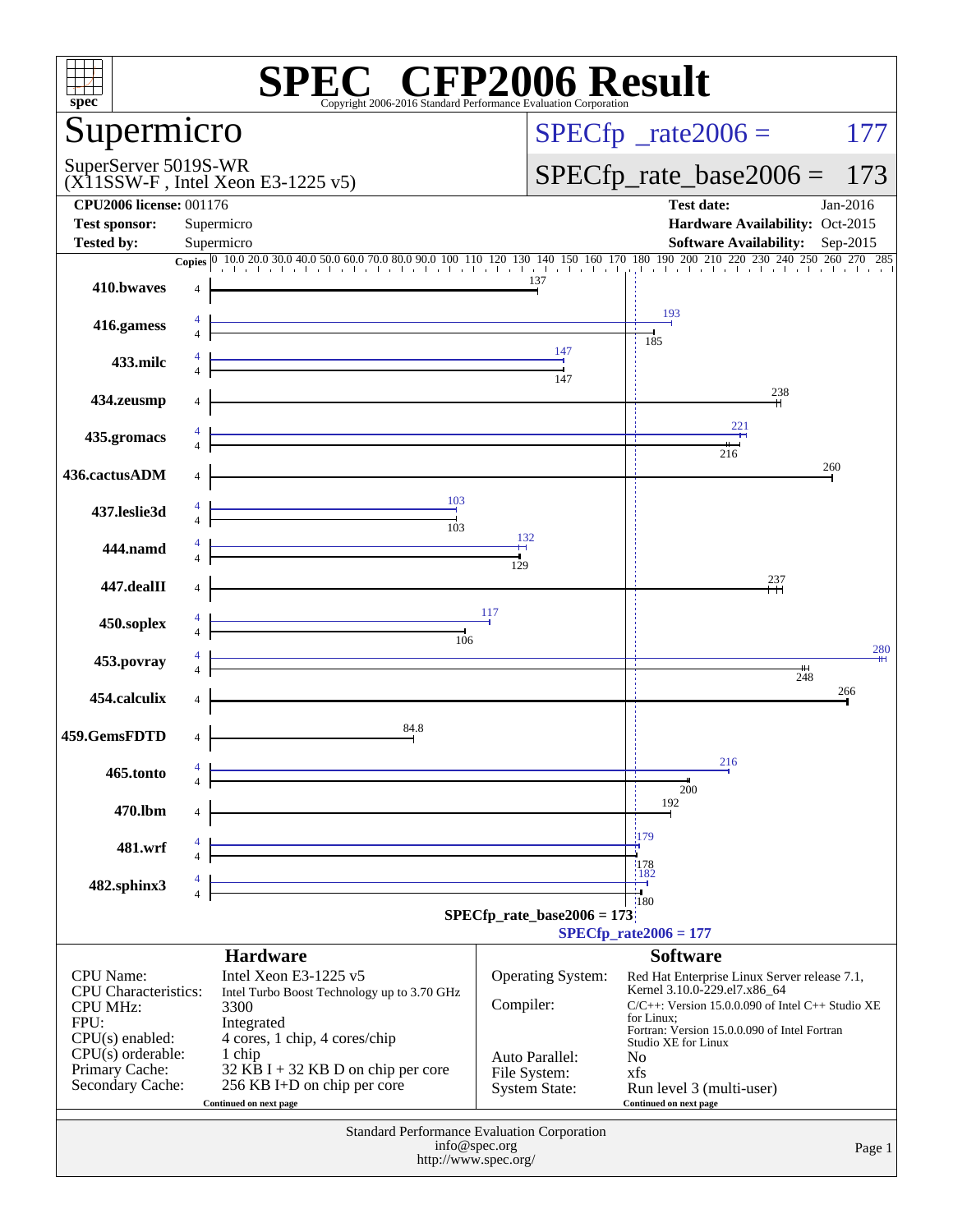

## Supermicro

#### SuperServer 5019S-WR

(X11SSW-F , Intel Xeon E3-1225 v5)

#### $SPECTp_rate2006 = 177$

#### [SPECfp\\_rate\\_base2006 =](http://www.spec.org/auto/cpu2006/Docs/result-fields.html#SPECfpratebase2006) 173

| <b>CPU2006 license: 001176</b> |                                    |                       | <b>Test date:</b><br>$Jan-2016$             |  |  |  |  |
|--------------------------------|------------------------------------|-----------------------|---------------------------------------------|--|--|--|--|
| <b>Test sponsor:</b>           | Supermicro                         |                       | Hardware Availability: Oct-2015             |  |  |  |  |
| <b>Tested by:</b>              | Supermicro                         |                       | <b>Software Availability:</b><br>$Sep-2015$ |  |  |  |  |
| L3 Cache:                      | 8 MB I+D on chip per chip          | <b>Base Pointers:</b> | $32/64$ -bit                                |  |  |  |  |
| Other Cache:                   | None                               | Peak Pointers:        | $32/64$ -bit                                |  |  |  |  |
| Memory:                        | 64 GB (4 x 16 GB 2Rx8 PC4-2133P-E) | Other Software:       | None                                        |  |  |  |  |
| Disk Subsystem:                | 1 x 1000 GB SATA III, 7200 RPM     |                       |                                             |  |  |  |  |
| Other Hardware:                | None                               |                       |                                             |  |  |  |  |

| <b>Results Table</b>                                                                                     |                |         |       |                |       |                |              |                |                |              |                |              |                |              |
|----------------------------------------------------------------------------------------------------------|----------------|---------|-------|----------------|-------|----------------|--------------|----------------|----------------|--------------|----------------|--------------|----------------|--------------|
|                                                                                                          | <b>Base</b>    |         |       | <b>Peak</b>    |       |                |              |                |                |              |                |              |                |              |
| <b>Benchmark</b>                                                                                         | <b>Copies</b>  | Seconds | Ratio | <b>Seconds</b> | Ratio | <b>Seconds</b> | <b>Ratio</b> | <b>Copies</b>  | <b>Seconds</b> | <b>Ratio</b> | <b>Seconds</b> | <b>Ratio</b> | <b>Seconds</b> | <b>Ratio</b> |
| 410.bwaves                                                                                               |                | 398     | 137   | 398            | 137   | 398            | 137          | Δ              | 398            | 137          | 398            | 137          | 398            | 137          |
| 416.gamess                                                                                               |                | 423     | 185   | 423            | 185   | 423            | 185          | $\overline{4}$ | 407            | 193          | 407            | 193          | 407            | 193          |
| $433$ .milc                                                                                              | $\Delta$       | 249     | 148   | 249            | 147   | 249            | 147          |                | 249            | 147          | 249            | 147          | 249            | 148          |
| 434.zeusmp                                                                                               |                | 153     | 238   | 153            | 238   | 154            | 236          |                | 153            | 238          | 153            | 238          | 154            | 236          |
| 435.gromacs                                                                                              | $\Delta$       | 132     | 216   | 132            | 216   | 129            | 221          | $\Delta$       | 128            | 224          | 129            | 221          | 129            | 221          |
| 436.cactusADM                                                                                            | $\overline{4}$ | 184     | 260   | 184            | 260   | 184            | 260          | 4              | 184            | 260          | 184            | 260          | 184            | 260          |
| 437.leslie3d                                                                                             |                | 366     | 103   | 366            | 103   | 366            | 103          | $\Lambda$      | 366            | 103          | 366            | 103          | 366            | 103          |
| 444.namd                                                                                                 |                | 248     | 129   | 248            | 129   | 249            | 129          |                | 249            | 129          | 243            | <u>132</u>   | 243            | 132          |
| 447.dealII                                                                                               | $\overline{4}$ | 196     | 233   | 193            | 237   | 192            | 239          | 4              | 196            | 233          | 193            | 237          | 192            | 239          |
| 450.soplex                                                                                               | $\Delta$       | 314     | 106   | 315            | 106   | 313            | 107          | $\Lambda$      | 285            | 117          | 286            | 117          | 286            | 117          |
| 453.povray                                                                                               |                | 85.7    | 248   | 86.1           | 247   | 85.2           | 250          | 4              | 76.2           | 279          | 75.9           | 280          | 75.4           | 282          |
| 454.calculix                                                                                             | $\overline{4}$ | 124     | 266   | 124            | 266   | 124            | 266          | $\Delta$       | <u>124</u>     | 266          | 124            | 266          | 124            | 266          |
| 459.GemsFDTD                                                                                             | $\overline{4}$ | 500     | 84.8  | 500            | 84.8  | 500            | 84.9         | 4              | 500            | 84.8         | 500            | 84.8         | 500            | 84.9         |
| 465.tonto                                                                                                |                | 197     | 200   | 198            | 199   | 197            | 200          |                | 182            | 216          | 182            | 216          | 182            | 217          |
| 470.1bm                                                                                                  | $\Delta$       | 286     | 192   | 286            | 192   | 286            | 192          | $\Delta$       | 286            | 192          | 286            | 192          | 286            | 192          |
| 481.wrf                                                                                                  |                | 252     | 178   | 251            | 178   | 251            | 178          | 4              | 249            | 179          | 249            | 179          | 250            | 179          |
| 482.sphinx3                                                                                              | $\overline{4}$ | 434     | 180   | 433            | 180   | 433            | 180          | $\Delta$       | 427            | 183          | 428            | 182          | 428            | 182          |
| Results appear in the order in which they were run. Bold underlined text indicates a median measurement. |                |         |       |                |       |                |              |                |                |              |                |              |                |              |

#### **[Submit Notes](http://www.spec.org/auto/cpu2006/Docs/result-fields.html#SubmitNotes)**

 The taskset mechanism was used to bind copies to processors. The config file option 'submit' was used to generate taskset commands to bind each copy to a specific processor. For details, please see the config file.

#### **[Operating System Notes](http://www.spec.org/auto/cpu2006/Docs/result-fields.html#OperatingSystemNotes)**

Stack size set to unlimited using "ulimit -s unlimited"

#### **[Platform Notes](http://www.spec.org/auto/cpu2006/Docs/result-fields.html#PlatformNotes)**

 Sysinfo program /home/cpu2006/config/sysinfo.rev6914 \$Rev: 6914 \$ \$Date:: 2014-06-25 #\$ e3fbb8667b5a285932ceab81e28219e1 running on localhost.localdomain Fri Jan 1 16:37:00 2016

Continued on next page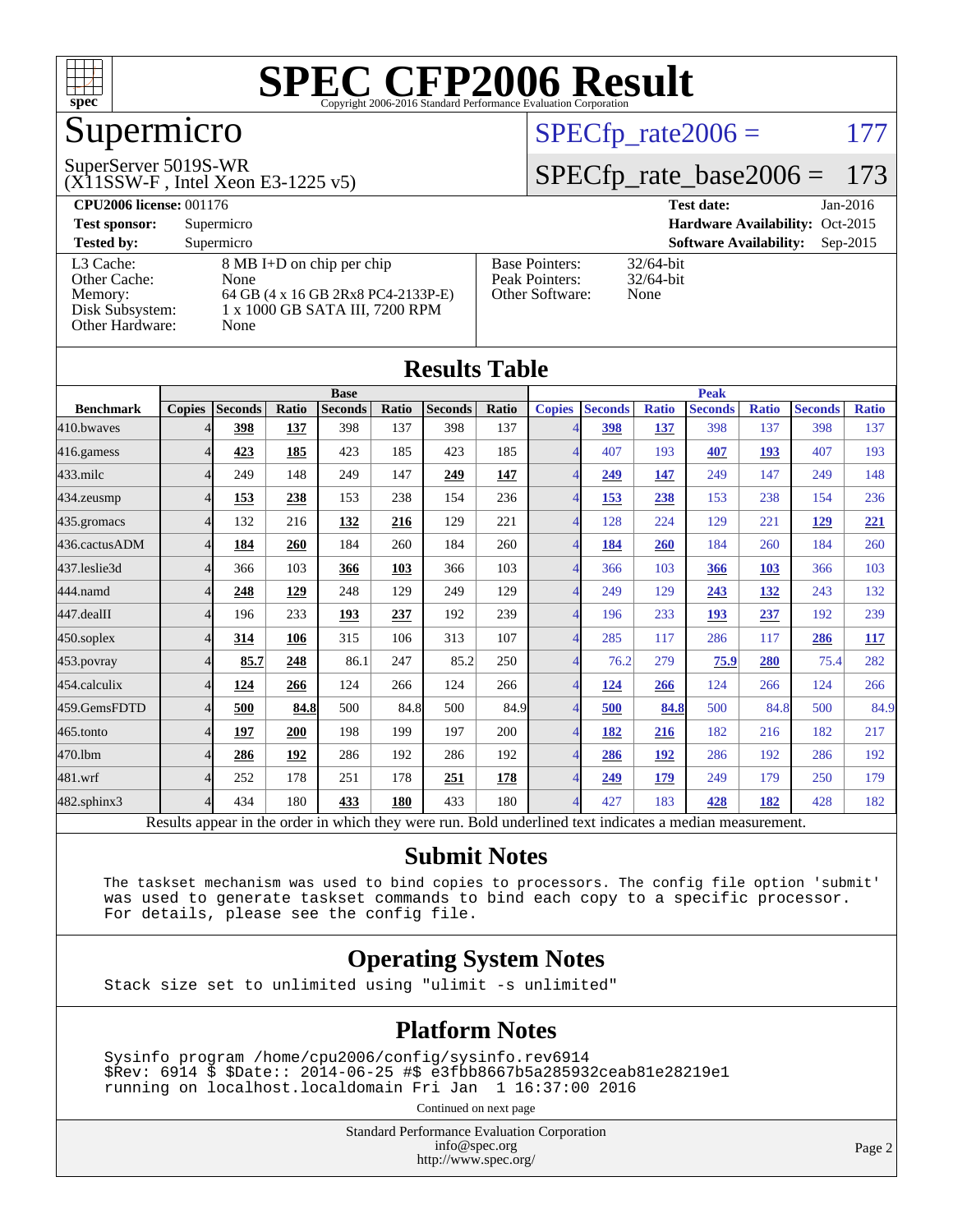

### Supermicro

 $SPECTp\_rate2006 = 177$ 

SuperServer 5019S-WR

[SPECfp\\_rate\\_base2006 =](http://www.spec.org/auto/cpu2006/Docs/result-fields.html#SPECfpratebase2006) 173

(X11SSW-F , Intel Xeon E3-1225 v5)

**[CPU2006 license:](http://www.spec.org/auto/cpu2006/Docs/result-fields.html#CPU2006license)** 001176 **[Test date:](http://www.spec.org/auto/cpu2006/Docs/result-fields.html#Testdate)** Jan-2016 **[Test sponsor:](http://www.spec.org/auto/cpu2006/Docs/result-fields.html#Testsponsor)** Supermicro Supermicro **[Hardware Availability:](http://www.spec.org/auto/cpu2006/Docs/result-fields.html#HardwareAvailability)** Oct-2015 **[Tested by:](http://www.spec.org/auto/cpu2006/Docs/result-fields.html#Testedby)** Supermicro **[Software Availability:](http://www.spec.org/auto/cpu2006/Docs/result-fields.html#SoftwareAvailability)** Sep-2015

#### **[Platform Notes \(Continued\)](http://www.spec.org/auto/cpu2006/Docs/result-fields.html#PlatformNotes)**

Standard Performance Evaluation Corporation [info@spec.org](mailto:info@spec.org) <http://www.spec.org/> This section contains SUT (System Under Test) info as seen by some common utilities. To remove or add to this section, see: <http://www.spec.org/cpu2006/Docs/config.html#sysinfo> From /proc/cpuinfo model name : Intel $(R)$  Xeon $(R)$  CPU E3-1225 v5 @ 3.30GHz 1 "physical id"s (chips) 4 "processors" cores, siblings (Caution: counting these is hw and system dependent. The following excerpts from /proc/cpuinfo might not be reliable. Use with caution.) cpu cores : 4 siblings : 4 physical 0: cores 0 1 2 3 cache size : 8192 KB From /proc/meminfo MemTotal: 65755792 kB<br>HugePages Total: 0 HugePages\_Total: 0<br>Hugepagesize: 2048 kB Hugepagesize: From /etc/\*release\* /etc/\*version\* os-release: NAME="Red Hat Enterprise Linux Server" VERSION="7.1 (Maipo)" ID="rhel" ID\_LIKE="fedora" VERSION\_ID="7.1" PRETTY\_NAME="Red Hat Enterprise Linux Server 7.1 (Maipo)" ANSI\_COLOR="0;31" CPE\_NAME="cpe:/o:redhat:enterprise\_linux:7.1:GA:server" redhat-release: Red Hat Enterprise Linux Server release 7.1 (Maipo) system-release: Red Hat Enterprise Linux Server release 7.1 (Maipo) system-release-cpe: cpe:/o:redhat:enterprise\_linux:7.1:ga:server uname -a: Linux localhost.localdomain 3.10.0-229.el7.x86\_64 #1 SMP Thu Jan 29 18:37:38 EST 2015 x86\_64 x86\_64 x86\_64 GNU/Linux run-level 3 Jan 1 02:23 SPEC is set to: /home/cpu2006<br>Filesystem Type Type Size Used Avail Use% Mounted on /dev/mapper/rhel-home xfs 865G 170G 696G 20% /home Additional information from dmidecode: Warning: Use caution when you interpret this section. The 'dmidecode' program reads system data which is "intended to allow hardware to be accurately determined", but the intent may not be met, as there are frequent changes to hardware, firmware, and the "DMTF SMBIOS" standard. Continued on next page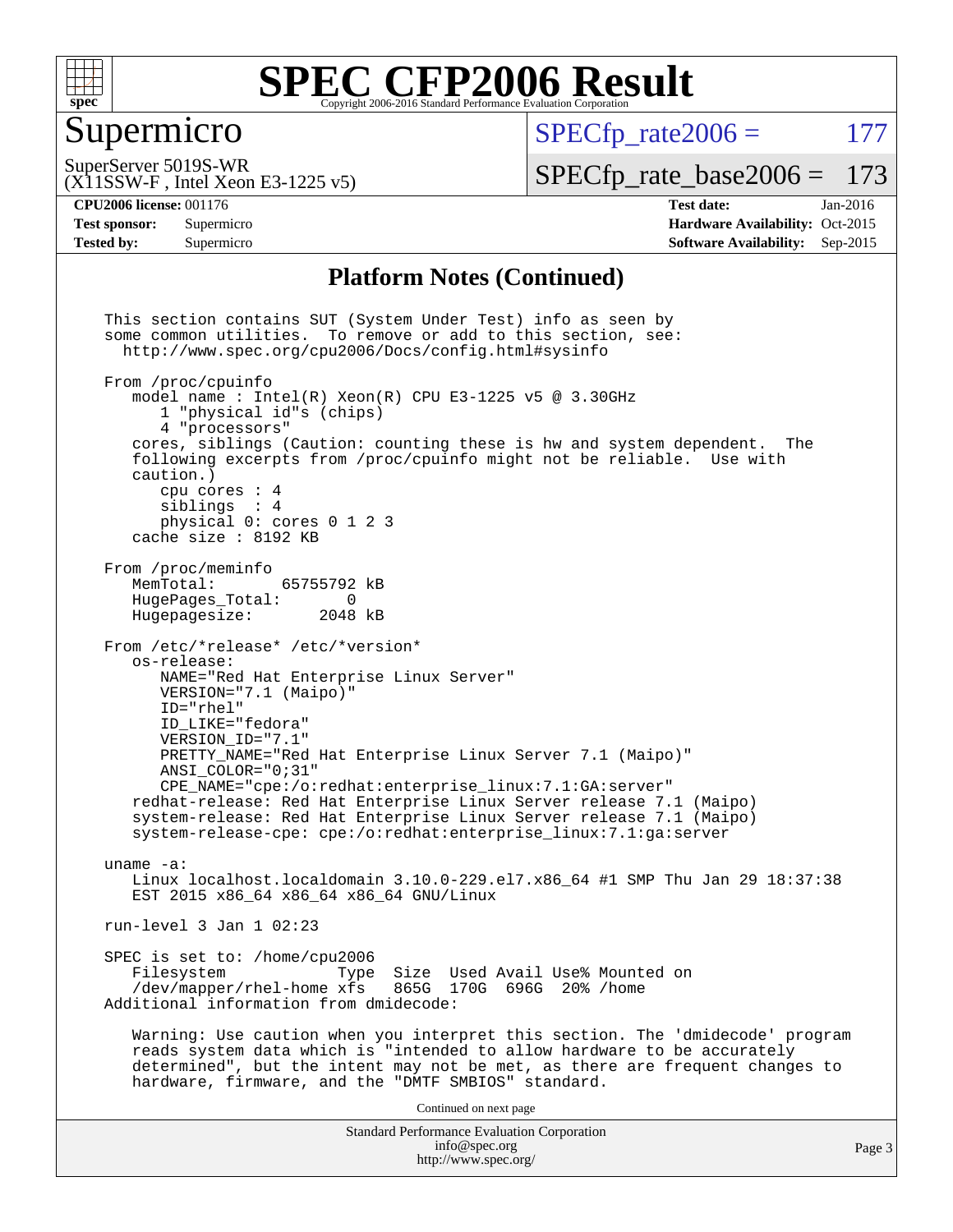

### Supermicro

 $SPECTp\_rate2006 = 177$ 

(X11SSW-F , Intel Xeon E3-1225 v5) SuperServer 5019S-WR

[SPECfp\\_rate\\_base2006 =](http://www.spec.org/auto/cpu2006/Docs/result-fields.html#SPECfpratebase2006) 173

**[CPU2006 license:](http://www.spec.org/auto/cpu2006/Docs/result-fields.html#CPU2006license)** 001176 **[Test date:](http://www.spec.org/auto/cpu2006/Docs/result-fields.html#Testdate)** Jan-2016 **[Test sponsor:](http://www.spec.org/auto/cpu2006/Docs/result-fields.html#Testsponsor)** Supermicro Supermicro **[Hardware Availability:](http://www.spec.org/auto/cpu2006/Docs/result-fields.html#HardwareAvailability)** Oct-2015 **[Tested by:](http://www.spec.org/auto/cpu2006/Docs/result-fields.html#Testedby)** Supermicro **Supermicro [Software Availability:](http://www.spec.org/auto/cpu2006/Docs/result-fields.html#SoftwareAvailability)** Sep-2015

#### **[Platform Notes \(Continued\)](http://www.spec.org/auto/cpu2006/Docs/result-fields.html#PlatformNotes)**

 BIOS American Megatrends Inc. 1.0 11/03/2015 Memory: 4x Samsung M391A2K43BB1-CPB 16 GB 2 rank 2133 MHz

(End of data from sysinfo program)

#### **[General Notes](http://www.spec.org/auto/cpu2006/Docs/result-fields.html#GeneralNotes)**

Environment variables set by runspec before the start of the run: LD\_LIBRARY\_PATH = "/home/cpu2006/libs/32:/home/cpu2006/libs/64:/home/cpu2006/sh"

 Binaries compiled on a system with 1x Core i5-4670K CPU + 16GB memory using RedHat EL 7.0 Transparent Huge Pages enabled with: echo always > /sys/kernel/mm/transparent\_hugepage/enabled

### **[Base Compiler Invocation](http://www.spec.org/auto/cpu2006/Docs/result-fields.html#BaseCompilerInvocation)**

[C benchmarks](http://www.spec.org/auto/cpu2006/Docs/result-fields.html#Cbenchmarks):  $-m64$ 

[C++ benchmarks:](http://www.spec.org/auto/cpu2006/Docs/result-fields.html#CXXbenchmarks) [icpc -m64](http://www.spec.org/cpu2006/results/res2016q1/cpu2006-20160106-38573.flags.html#user_CXXbase_intel_icpc_64bit_bedb90c1146cab66620883ef4f41a67e)

[Fortran benchmarks](http://www.spec.org/auto/cpu2006/Docs/result-fields.html#Fortranbenchmarks): [ifort -m64](http://www.spec.org/cpu2006/results/res2016q1/cpu2006-20160106-38573.flags.html#user_FCbase_intel_ifort_64bit_ee9d0fb25645d0210d97eb0527dcc06e)

[Benchmarks using both Fortran and C](http://www.spec.org/auto/cpu2006/Docs/result-fields.html#BenchmarksusingbothFortranandC):<br>icc -m64 ifort -m64  $-m64$  ifort  $-m64$ 

#### **[Base Portability Flags](http://www.spec.org/auto/cpu2006/Docs/result-fields.html#BasePortabilityFlags)**

| 410.bwaves: -DSPEC CPU LP64                 |  |
|---------------------------------------------|--|
| 416.gamess: -DSPEC_CPU_LP64                 |  |
| 433.milc: -DSPEC CPU LP64                   |  |
| 434.zeusmp: -DSPEC_CPU_LP64                 |  |
| 435.gromacs: -DSPEC_CPU_LP64 -nofor_main    |  |
| 436.cactusADM: -DSPEC CPU LP64 -nofor main  |  |
| 437.leslie3d: -DSPEC CPU LP64               |  |
| 444.namd: -DSPEC CPU LP64                   |  |
| 447.dealII: -DSPEC_CPU_LP64                 |  |
| 450.soplex: -DSPEC_CPU_LP64                 |  |
| 453.povray: -DSPEC_CPU_LP64                 |  |
| 454.calculix: - DSPEC CPU LP64 - nofor main |  |
| 459. GemsFDTD: - DSPEC CPU LP64             |  |
| 465.tonto: -DSPEC_CPU_LP64                  |  |

Continued on next page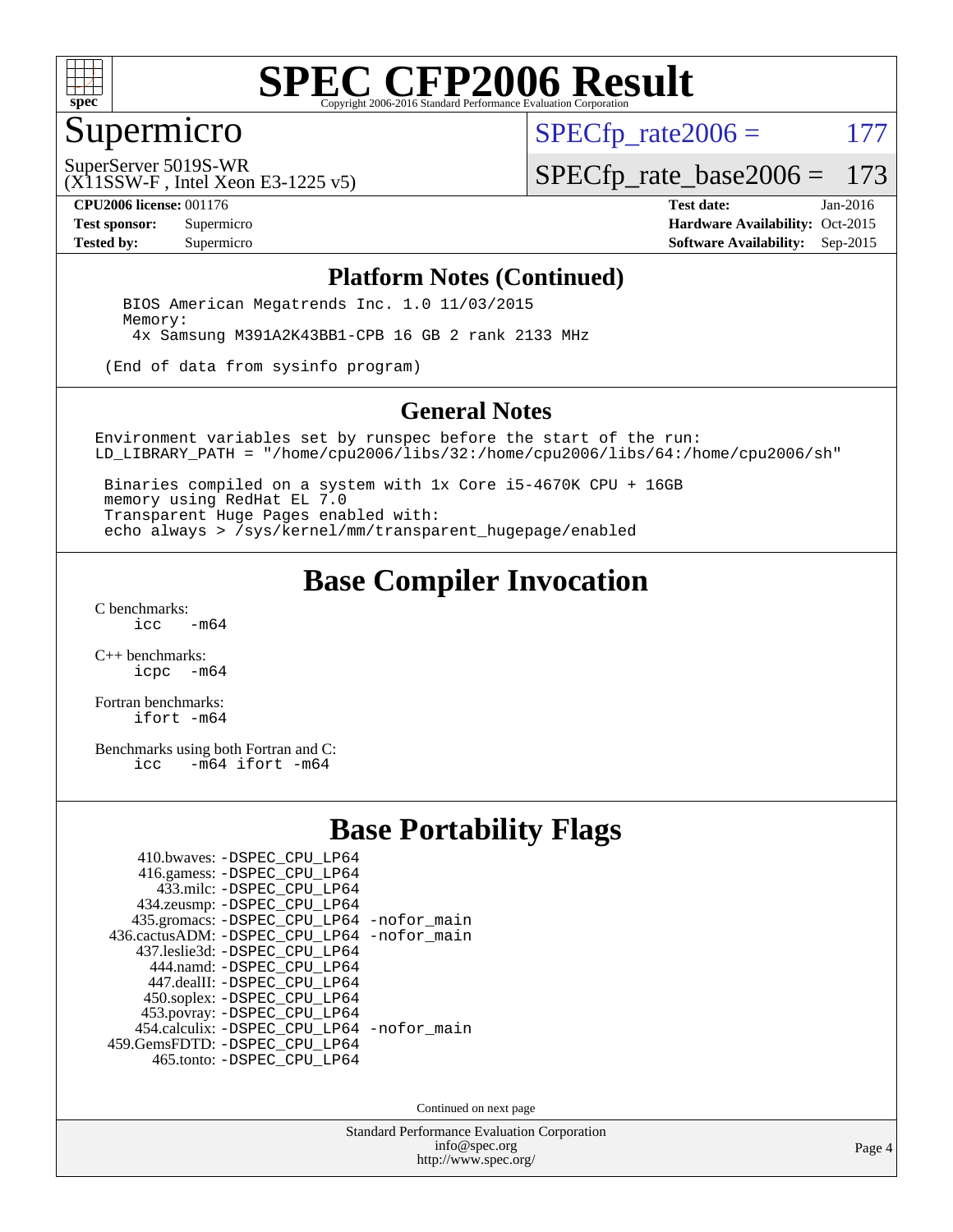

### Supermicro

 $SPECTp\_rate2006 = 177$ 

SuperServer 5019S-WR

[SPECfp\\_rate\\_base2006 =](http://www.spec.org/auto/cpu2006/Docs/result-fields.html#SPECfpratebase2006) 173

(X11SSW-F , Intel Xeon E3-1225 v5)

**[CPU2006 license:](http://www.spec.org/auto/cpu2006/Docs/result-fields.html#CPU2006license)** 001176 **[Test date:](http://www.spec.org/auto/cpu2006/Docs/result-fields.html#Testdate)** Jan-2016 **[Test sponsor:](http://www.spec.org/auto/cpu2006/Docs/result-fields.html#Testsponsor)** Supermicro Supermicro **[Hardware Availability:](http://www.spec.org/auto/cpu2006/Docs/result-fields.html#HardwareAvailability)** Oct-2015 **[Tested by:](http://www.spec.org/auto/cpu2006/Docs/result-fields.html#Testedby)** Supermicro **Supermicro [Software Availability:](http://www.spec.org/auto/cpu2006/Docs/result-fields.html#SoftwareAvailability)** Sep-2015

### **[Base Portability Flags \(Continued\)](http://www.spec.org/auto/cpu2006/Docs/result-fields.html#BasePortabilityFlags)**

470.lbm: [-DSPEC\\_CPU\\_LP64](http://www.spec.org/cpu2006/results/res2016q1/cpu2006-20160106-38573.flags.html#suite_basePORTABILITY470_lbm_DSPEC_CPU_LP64)

 481.wrf: [-DSPEC\\_CPU\\_LP64](http://www.spec.org/cpu2006/results/res2016q1/cpu2006-20160106-38573.flags.html#suite_basePORTABILITY481_wrf_DSPEC_CPU_LP64) [-DSPEC\\_CPU\\_CASE\\_FLAG](http://www.spec.org/cpu2006/results/res2016q1/cpu2006-20160106-38573.flags.html#b481.wrf_baseCPORTABILITY_DSPEC_CPU_CASE_FLAG) [-DSPEC\\_CPU\\_LINUX](http://www.spec.org/cpu2006/results/res2016q1/cpu2006-20160106-38573.flags.html#b481.wrf_baseCPORTABILITY_DSPEC_CPU_LINUX) 482.sphinx3: [-DSPEC\\_CPU\\_LP64](http://www.spec.org/cpu2006/results/res2016q1/cpu2006-20160106-38573.flags.html#suite_basePORTABILITY482_sphinx3_DSPEC_CPU_LP64)

**[Base Optimization Flags](http://www.spec.org/auto/cpu2006/Docs/result-fields.html#BaseOptimizationFlags)**

[C benchmarks](http://www.spec.org/auto/cpu2006/Docs/result-fields.html#Cbenchmarks):

[-xCORE-AVX2](http://www.spec.org/cpu2006/results/res2016q1/cpu2006-20160106-38573.flags.html#user_CCbase_f-xAVX2_5f5fc0cbe2c9f62c816d3e45806c70d7) [-ipo](http://www.spec.org/cpu2006/results/res2016q1/cpu2006-20160106-38573.flags.html#user_CCbase_f-ipo) [-O3](http://www.spec.org/cpu2006/results/res2016q1/cpu2006-20160106-38573.flags.html#user_CCbase_f-O3) [-no-prec-div](http://www.spec.org/cpu2006/results/res2016q1/cpu2006-20160106-38573.flags.html#user_CCbase_f-no-prec-div) [-opt-prefetch](http://www.spec.org/cpu2006/results/res2016q1/cpu2006-20160106-38573.flags.html#user_CCbase_f-opt-prefetch) [-auto-p32](http://www.spec.org/cpu2006/results/res2016q1/cpu2006-20160106-38573.flags.html#user_CCbase_f-auto-p32) [-ansi-alias](http://www.spec.org/cpu2006/results/res2016q1/cpu2006-20160106-38573.flags.html#user_CCbase_f-ansi-alias) [-opt-mem-layout-trans=3](http://www.spec.org/cpu2006/results/res2016q1/cpu2006-20160106-38573.flags.html#user_CCbase_f-opt-mem-layout-trans_a7b82ad4bd7abf52556d4961a2ae94d5)

[C++ benchmarks:](http://www.spec.org/auto/cpu2006/Docs/result-fields.html#CXXbenchmarks)

[-xCORE-AVX2](http://www.spec.org/cpu2006/results/res2016q1/cpu2006-20160106-38573.flags.html#user_CXXbase_f-xAVX2_5f5fc0cbe2c9f62c816d3e45806c70d7) [-ipo](http://www.spec.org/cpu2006/results/res2016q1/cpu2006-20160106-38573.flags.html#user_CXXbase_f-ipo) [-O3](http://www.spec.org/cpu2006/results/res2016q1/cpu2006-20160106-38573.flags.html#user_CXXbase_f-O3) [-no-prec-div](http://www.spec.org/cpu2006/results/res2016q1/cpu2006-20160106-38573.flags.html#user_CXXbase_f-no-prec-div) [-opt-prefetch](http://www.spec.org/cpu2006/results/res2016q1/cpu2006-20160106-38573.flags.html#user_CXXbase_f-opt-prefetch) [-auto-p32](http://www.spec.org/cpu2006/results/res2016q1/cpu2006-20160106-38573.flags.html#user_CXXbase_f-auto-p32) [-ansi-alias](http://www.spec.org/cpu2006/results/res2016q1/cpu2006-20160106-38573.flags.html#user_CXXbase_f-ansi-alias) [-opt-mem-layout-trans=3](http://www.spec.org/cpu2006/results/res2016q1/cpu2006-20160106-38573.flags.html#user_CXXbase_f-opt-mem-layout-trans_a7b82ad4bd7abf52556d4961a2ae94d5)

[Fortran benchmarks](http://www.spec.org/auto/cpu2006/Docs/result-fields.html#Fortranbenchmarks):

[-xCORE-AVX2](http://www.spec.org/cpu2006/results/res2016q1/cpu2006-20160106-38573.flags.html#user_FCbase_f-xAVX2_5f5fc0cbe2c9f62c816d3e45806c70d7) [-ipo](http://www.spec.org/cpu2006/results/res2016q1/cpu2006-20160106-38573.flags.html#user_FCbase_f-ipo) [-O3](http://www.spec.org/cpu2006/results/res2016q1/cpu2006-20160106-38573.flags.html#user_FCbase_f-O3) [-no-prec-div](http://www.spec.org/cpu2006/results/res2016q1/cpu2006-20160106-38573.flags.html#user_FCbase_f-no-prec-div) [-opt-prefetch](http://www.spec.org/cpu2006/results/res2016q1/cpu2006-20160106-38573.flags.html#user_FCbase_f-opt-prefetch)

[Benchmarks using both Fortran and C](http://www.spec.org/auto/cpu2006/Docs/result-fields.html#BenchmarksusingbothFortranandC): [-xCORE-AVX2](http://www.spec.org/cpu2006/results/res2016q1/cpu2006-20160106-38573.flags.html#user_CC_FCbase_f-xAVX2_5f5fc0cbe2c9f62c816d3e45806c70d7) [-ipo](http://www.spec.org/cpu2006/results/res2016q1/cpu2006-20160106-38573.flags.html#user_CC_FCbase_f-ipo) [-O3](http://www.spec.org/cpu2006/results/res2016q1/cpu2006-20160106-38573.flags.html#user_CC_FCbase_f-O3) [-no-prec-div](http://www.spec.org/cpu2006/results/res2016q1/cpu2006-20160106-38573.flags.html#user_CC_FCbase_f-no-prec-div) [-opt-prefetch](http://www.spec.org/cpu2006/results/res2016q1/cpu2006-20160106-38573.flags.html#user_CC_FCbase_f-opt-prefetch) [-auto-p32](http://www.spec.org/cpu2006/results/res2016q1/cpu2006-20160106-38573.flags.html#user_CC_FCbase_f-auto-p32) [-ansi-alias](http://www.spec.org/cpu2006/results/res2016q1/cpu2006-20160106-38573.flags.html#user_CC_FCbase_f-ansi-alias) [-opt-mem-layout-trans=3](http://www.spec.org/cpu2006/results/res2016q1/cpu2006-20160106-38573.flags.html#user_CC_FCbase_f-opt-mem-layout-trans_a7b82ad4bd7abf52556d4961a2ae94d5)

### **[Peak Compiler Invocation](http://www.spec.org/auto/cpu2006/Docs/result-fields.html#PeakCompilerInvocation)**

[C benchmarks](http://www.spec.org/auto/cpu2006/Docs/result-fields.html#Cbenchmarks):  $\text{icc}$  -m64

[C++ benchmarks \(except as noted below\):](http://www.spec.org/auto/cpu2006/Docs/result-fields.html#CXXbenchmarksexceptasnotedbelow) [icpc -m64](http://www.spec.org/cpu2006/results/res2016q1/cpu2006-20160106-38573.flags.html#user_CXXpeak_intel_icpc_64bit_bedb90c1146cab66620883ef4f41a67e)

450.soplex: [icpc -m32 -L/opt/intel/composer\\_xe\\_2015/lib/ia32](http://www.spec.org/cpu2006/results/res2016q1/cpu2006-20160106-38573.flags.html#user_peakCXXLD450_soplex_intel_icpc_c2c99686a1a582c3e0de0b4806b02cea)

[Fortran benchmarks](http://www.spec.org/auto/cpu2006/Docs/result-fields.html#Fortranbenchmarks): [ifort -m64](http://www.spec.org/cpu2006/results/res2016q1/cpu2006-20160106-38573.flags.html#user_FCpeak_intel_ifort_64bit_ee9d0fb25645d0210d97eb0527dcc06e)

[Benchmarks using both Fortran and C](http://www.spec.org/auto/cpu2006/Docs/result-fields.html#BenchmarksusingbothFortranandC): [icc -m64](http://www.spec.org/cpu2006/results/res2016q1/cpu2006-20160106-38573.flags.html#user_CC_FCpeak_intel_icc_64bit_0b7121f5ab7cfabee23d88897260401c) [ifort -m64](http://www.spec.org/cpu2006/results/res2016q1/cpu2006-20160106-38573.flags.html#user_CC_FCpeak_intel_ifort_64bit_ee9d0fb25645d0210d97eb0527dcc06e)

#### **[Peak Portability Flags](http://www.spec.org/auto/cpu2006/Docs/result-fields.html#PeakPortabilityFlags)**

 410.bwaves: [-DSPEC\\_CPU\\_LP64](http://www.spec.org/cpu2006/results/res2016q1/cpu2006-20160106-38573.flags.html#suite_peakPORTABILITY410_bwaves_DSPEC_CPU_LP64) 416.gamess: [-DSPEC\\_CPU\\_LP64](http://www.spec.org/cpu2006/results/res2016q1/cpu2006-20160106-38573.flags.html#suite_peakPORTABILITY416_gamess_DSPEC_CPU_LP64) 433.milc: [-DSPEC\\_CPU\\_LP64](http://www.spec.org/cpu2006/results/res2016q1/cpu2006-20160106-38573.flags.html#suite_peakPORTABILITY433_milc_DSPEC_CPU_LP64) 434.zeusmp: [-DSPEC\\_CPU\\_LP64](http://www.spec.org/cpu2006/results/res2016q1/cpu2006-20160106-38573.flags.html#suite_peakPORTABILITY434_zeusmp_DSPEC_CPU_LP64)

Continued on next page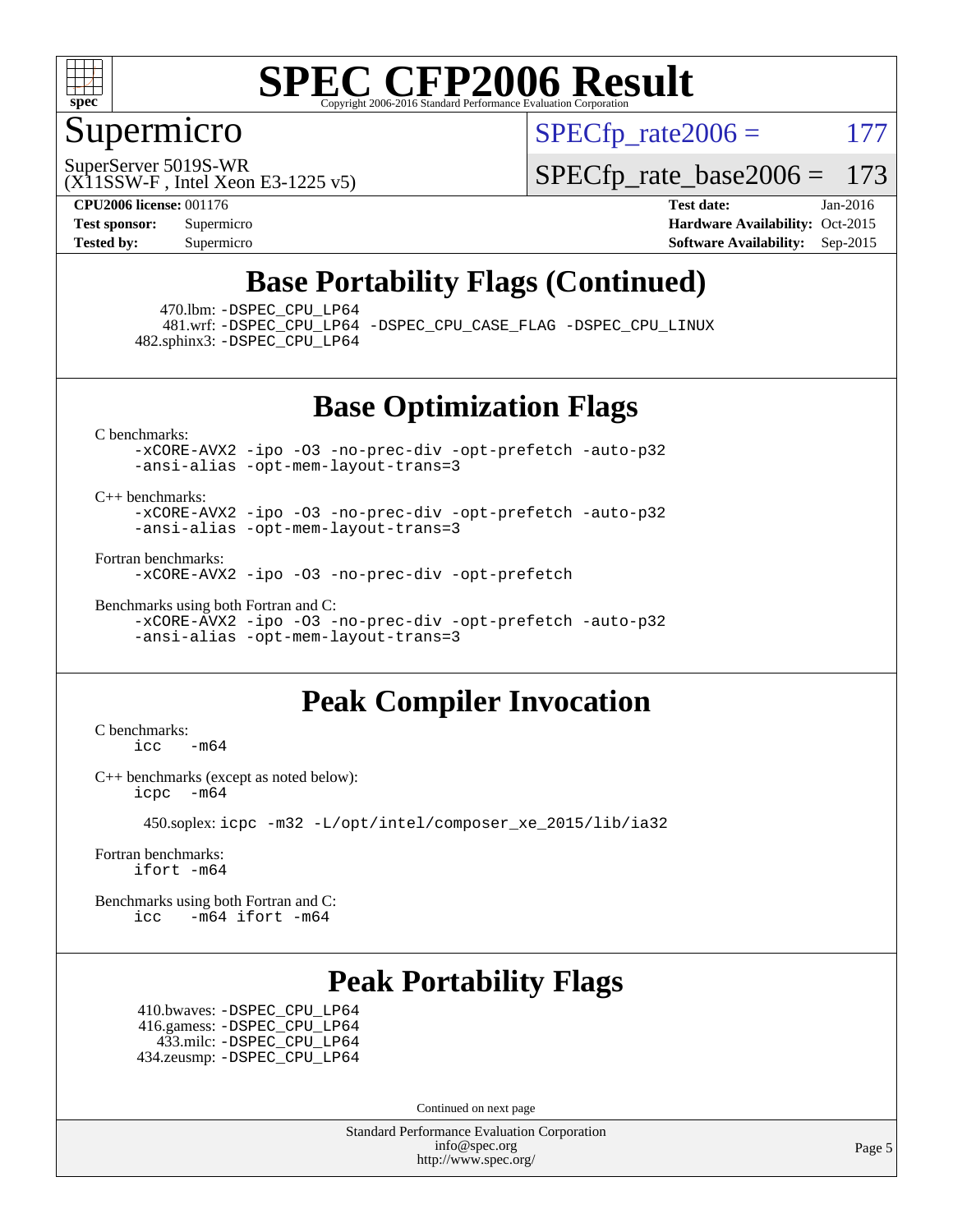

### Supermicro

 $SPECTp\_rate2006 = 177$ 

(X11SSW-F , Intel Xeon E3-1225 v5) SuperServer 5019S-WR

[SPECfp\\_rate\\_base2006 =](http://www.spec.org/auto/cpu2006/Docs/result-fields.html#SPECfpratebase2006) 173

**[CPU2006 license:](http://www.spec.org/auto/cpu2006/Docs/result-fields.html#CPU2006license)** 001176 **[Test date:](http://www.spec.org/auto/cpu2006/Docs/result-fields.html#Testdate)** Jan-2016

| <b>Test sponsor:</b> | Supermicro |
|----------------------|------------|
| <b>Tested by:</b>    | Supermicro |

**[Hardware Availability:](http://www.spec.org/auto/cpu2006/Docs/result-fields.html#HardwareAvailability)** Oct-2015 **[Software Availability:](http://www.spec.org/auto/cpu2006/Docs/result-fields.html#SoftwareAvailability)** Sep-2015

## **[Peak Portability Flags \(Continued\)](http://www.spec.org/auto/cpu2006/Docs/result-fields.html#PeakPortabilityFlags)**

| 435.gromacs: -DSPEC_CPU_LP64 -nofor_main    |                                                                |
|---------------------------------------------|----------------------------------------------------------------|
| 436.cactusADM: -DSPEC_CPU_LP64 -nofor_main  |                                                                |
| 437.leslie3d: -DSPEC_CPU_LP64               |                                                                |
| 444.namd: - DSPEC CPU LP64                  |                                                                |
| 447.dealII: -DSPEC_CPU LP64                 |                                                                |
| 453.povray: -DSPEC_CPU_LP64                 |                                                                |
| 454.calculix: - DSPEC CPU LP64 - nofor main |                                                                |
| 459. GemsFDTD: - DSPEC CPU LP64             |                                                                |
| 465.tonto: -DSPEC CPU LP64                  |                                                                |
| 470.1bm: - DSPEC CPU LP64                   |                                                                |
|                                             | 481.wrf: -DSPEC CPU_LP64 -DSPEC_CPU_CASE_FLAG -DSPEC_CPU_LINUX |
| 482.sphinx3: -DSPEC CPU LP64                |                                                                |

### **[Peak Optimization Flags](http://www.spec.org/auto/cpu2006/Docs/result-fields.html#PeakOptimizationFlags)**

[C benchmarks](http://www.spec.org/auto/cpu2006/Docs/result-fields.html#Cbenchmarks):

 433.milc: [-xCORE-AVX2](http://www.spec.org/cpu2006/results/res2016q1/cpu2006-20160106-38573.flags.html#user_peakPASS2_CFLAGSPASS2_LDFLAGS433_milc_f-xAVX2_5f5fc0cbe2c9f62c816d3e45806c70d7)(pass 2) [-prof-gen](http://www.spec.org/cpu2006/results/res2016q1/cpu2006-20160106-38573.flags.html#user_peakPASS1_CFLAGSPASS1_LDFLAGS433_milc_prof_gen_e43856698f6ca7b7e442dfd80e94a8fc)(pass 1) [-ipo](http://www.spec.org/cpu2006/results/res2016q1/cpu2006-20160106-38573.flags.html#user_peakPASS2_CFLAGSPASS2_LDFLAGS433_milc_f-ipo)(pass 2) [-O3](http://www.spec.org/cpu2006/results/res2016q1/cpu2006-20160106-38573.flags.html#user_peakPASS2_CFLAGSPASS2_LDFLAGS433_milc_f-O3)(pass 2) [-no-prec-div](http://www.spec.org/cpu2006/results/res2016q1/cpu2006-20160106-38573.flags.html#user_peakPASS2_CFLAGSPASS2_LDFLAGS433_milc_f-no-prec-div)(pass 2) [-opt-mem-layout-trans=3](http://www.spec.org/cpu2006/results/res2016q1/cpu2006-20160106-38573.flags.html#user_peakPASS2_CFLAGS433_milc_f-opt-mem-layout-trans_a7b82ad4bd7abf52556d4961a2ae94d5)(pass 2) [-prof-use](http://www.spec.org/cpu2006/results/res2016q1/cpu2006-20160106-38573.flags.html#user_peakPASS2_CFLAGSPASS2_LDFLAGS433_milc_prof_use_bccf7792157ff70d64e32fe3e1250b55)(pass 2) [-auto-ilp32](http://www.spec.org/cpu2006/results/res2016q1/cpu2006-20160106-38573.flags.html#user_peakCOPTIMIZE433_milc_f-auto-ilp32)

 $470.$ lbm: basepeak = yes

 482.sphinx3: [-xCORE-AVX2](http://www.spec.org/cpu2006/results/res2016q1/cpu2006-20160106-38573.flags.html#user_peakOPTIMIZE482_sphinx3_f-xAVX2_5f5fc0cbe2c9f62c816d3e45806c70d7) [-ipo](http://www.spec.org/cpu2006/results/res2016q1/cpu2006-20160106-38573.flags.html#user_peakOPTIMIZE482_sphinx3_f-ipo) [-O3](http://www.spec.org/cpu2006/results/res2016q1/cpu2006-20160106-38573.flags.html#user_peakOPTIMIZE482_sphinx3_f-O3) [-no-prec-div](http://www.spec.org/cpu2006/results/res2016q1/cpu2006-20160106-38573.flags.html#user_peakOPTIMIZE482_sphinx3_f-no-prec-div) [-opt-mem-layout-trans=3](http://www.spec.org/cpu2006/results/res2016q1/cpu2006-20160106-38573.flags.html#user_peakOPTIMIZE482_sphinx3_f-opt-mem-layout-trans_a7b82ad4bd7abf52556d4961a2ae94d5) [-unroll2](http://www.spec.org/cpu2006/results/res2016q1/cpu2006-20160106-38573.flags.html#user_peakCOPTIMIZE482_sphinx3_f-unroll_784dae83bebfb236979b41d2422d7ec2)

#### [C++ benchmarks:](http://www.spec.org/auto/cpu2006/Docs/result-fields.html#CXXbenchmarks)

 444.namd: [-xCORE-AVX2](http://www.spec.org/cpu2006/results/res2016q1/cpu2006-20160106-38573.flags.html#user_peakPASS2_CXXFLAGSPASS2_LDFLAGS444_namd_f-xAVX2_5f5fc0cbe2c9f62c816d3e45806c70d7)(pass 2) [-prof-gen](http://www.spec.org/cpu2006/results/res2016q1/cpu2006-20160106-38573.flags.html#user_peakPASS1_CXXFLAGSPASS1_LDFLAGS444_namd_prof_gen_e43856698f6ca7b7e442dfd80e94a8fc)(pass 1) [-ipo](http://www.spec.org/cpu2006/results/res2016q1/cpu2006-20160106-38573.flags.html#user_peakPASS2_CXXFLAGSPASS2_LDFLAGS444_namd_f-ipo)(pass 2)  $-03$ (pass 2)  $-$ no-prec-div(pass 2) [-opt-mem-layout-trans=3](http://www.spec.org/cpu2006/results/res2016q1/cpu2006-20160106-38573.flags.html#user_peakPASS2_CXXFLAGS444_namd_f-opt-mem-layout-trans_a7b82ad4bd7abf52556d4961a2ae94d5)(pass 2) [-prof-use](http://www.spec.org/cpu2006/results/res2016q1/cpu2006-20160106-38573.flags.html#user_peakPASS2_CXXFLAGSPASS2_LDFLAGS444_namd_prof_use_bccf7792157ff70d64e32fe3e1250b55)(pass 2) [-fno-alias](http://www.spec.org/cpu2006/results/res2016q1/cpu2006-20160106-38573.flags.html#user_peakCXXOPTIMIZE444_namd_f-no-alias_694e77f6c5a51e658e82ccff53a9e63a) [-auto-ilp32](http://www.spec.org/cpu2006/results/res2016q1/cpu2006-20160106-38573.flags.html#user_peakCXXOPTIMIZE444_namd_f-auto-ilp32)

447.dealII: basepeak = yes

```
 450.soplex: -xCORE-AVX2(pass 2) -prof-gen(pass 1) -ipo(pass 2)
-O3(pass 2) -no-prec-div(pass 2)
-opt-mem-layout-trans=3(pass 2) -prof-use(pass 2)
-opt-malloc-options=3
```

```
 453.povray: -xCORE-AVX2(pass 2) -prof-gen(pass 1) -ipo(pass 2)
 -O3(pass 2) -no-prec-div(pass 2)
 -opt-mem-layout-trans=3(pass 2) -prof-use(pass 2) -unroll4
 -ansi-alias
```
[Fortran benchmarks](http://www.spec.org/auto/cpu2006/Docs/result-fields.html#Fortranbenchmarks):

Continued on next page